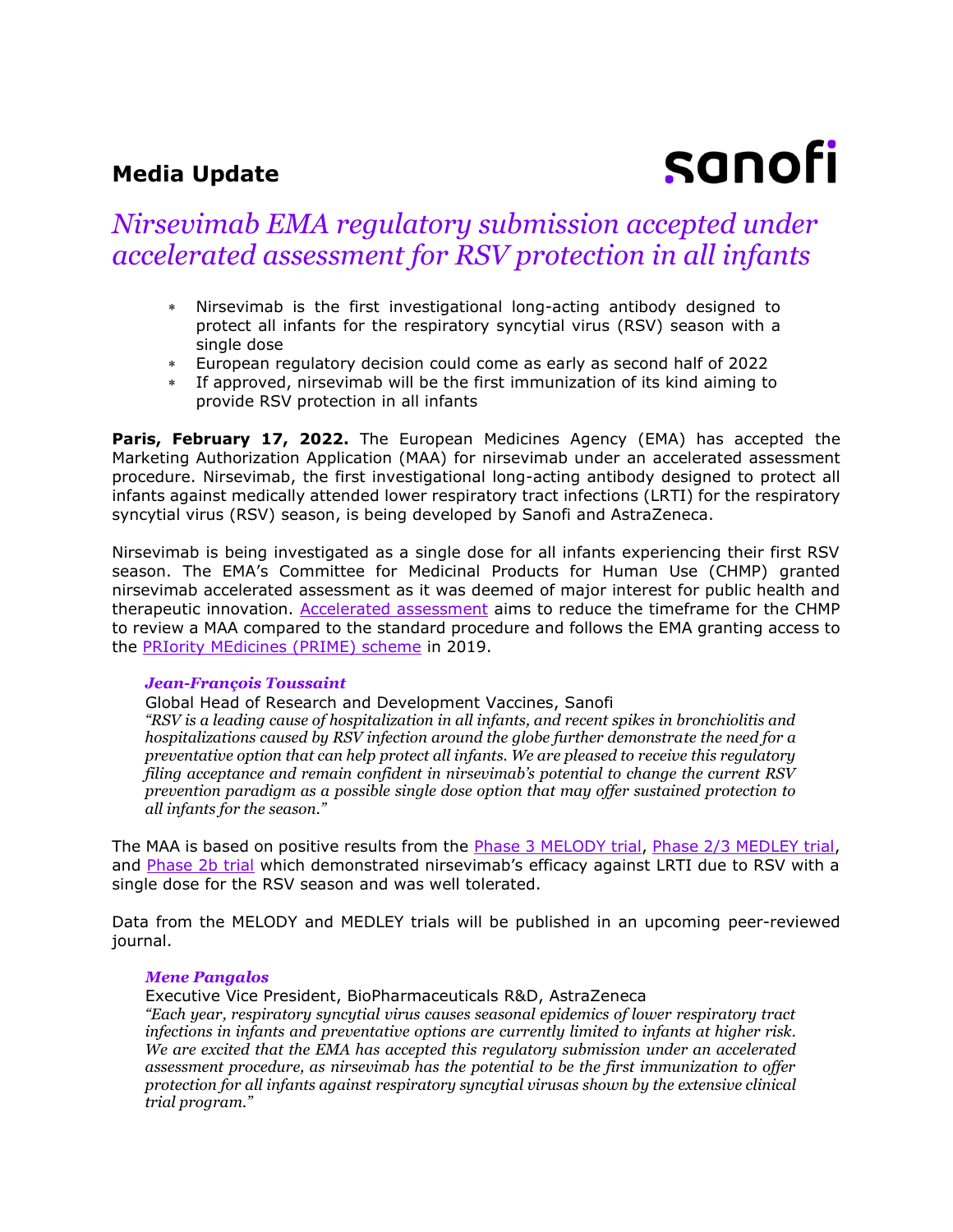Additional global regulatory submissions are planned in 2022.

# **About RSV**

RSV is a common, contagious virus that causes seasonal epidemics of lower respiratory tract infections (LRTI), and is the leading cause of lower respiratory tract infection, such as bronchiolitis and pneumonia, in infants.<sup>1-4</sup> It is also a leading cause of hospitalizations in all infants.<sup>5,6</sup> Globally, in 2015, there were approximately 30 million cases of acute lower respiratory infections leading to more than three million hospitalizations, and it was estimated that there were 60,000 in-hospital deaths of children younger than five years.<sup>3,7</sup> In recent months, there has been a resurgence of RSV following the easing of COVID-19 public health measures.<sup>8,9</sup> Most hospitalizations for RSV occur in otherwise healthy infants born at term.<sup>10,11</sup> Medically attended LRTIs are associated with increased costs to the healthcare system.<sup>12</sup>

# **About nirsevimab**

Nirsevimab is an investigational long-acting antibody designed to protect all infants for the RSV season with a single dose. Due to its extended half-life technology, nirsevimab is being developed as a single dose for all infants experiencing their first RSV season and infants with specific conditions, such as congenital heart disease or chronic lung disease, entering their first and second RSV season. 13-15

Nirsevimab is an immunization designed to provide direct prophylactic RSV protection to all infants via an antibody to help prevent LRTI caused by RSV. Monoclonal antibodies do not require the activation of the immune system to help offer rapid and direct protection against disease.<sup>16</sup>

In March 2017, Sanofi and AstraZeneca announced an [agreement](https://www.sanofi.com/en/media-room/press-releases/2017/2017-03-03-08-00-00) to develop and commercialize nirsevimab. Under the terms of the agreement, AstraZeneca leads all development and manufacturing activities and Sanofi will lead commercialization activities and record revenues. Under the terms of the global agreement, Sanofi made an upfront payment of €120m, has paid a development milestone of €30m and will pay up to a further €465m upon achievement of certain development and sales-related milestones. The two companies share all costs and profits. Revenue from the agreement is reported as Collaboration Revenue in the Company's financial statements.

Nirsevimab has been granted regulatory designations to facilitate expedited development by several regulatory agencies around the world. These include Breakthrough Therapy Designation by The China Center for Drug Evaluation under the National Medical Products Administration; **[Breakthrough Therapy Designation](https://www.astrazeneca.com/media-centre/press-releases/2019/us-fda-grants-breakthrough-therapy-designation-for-potential-next-generation-rsv-medicine-medi8897.html)** from the US Food and Drug Administration; access granted to the European Medicines Agency [PRIority MEdicines](https://www.astrazeneca.com/media-centre/press-releases/2019/ema-grants-prime-eligibility-for-potential-next-generation-rsv-medicine-medi8897-05022019.html)  [scheme;](https://www.astrazeneca.com/media-centre/press-releases/2019/ema-grants-prime-eligibility-for-potential-next-generation-rsv-medicine-medi8897-05022019.html) Promising Innovative Medicine designation by the UK Medicines and Healthcare products Regulatory Agency; and named "a medicine for prioritized development" under the Project for Drug Selection to Promote New Drug Development in Pediatrics by the Japan Agency for Medical Research and Development (AMED). Nirsevimab is currently under clinical investigation and its safety and efficacy have not been reviewed by any regulatory authority.

## *About Sanofi*

We are an innovative global healthcare company, driven by one purpose: we chase the miracles of science to improve people's lives. Our team, across some 100 countries, is dedicated to transforming the practice of medicine by working to turn the impossible into the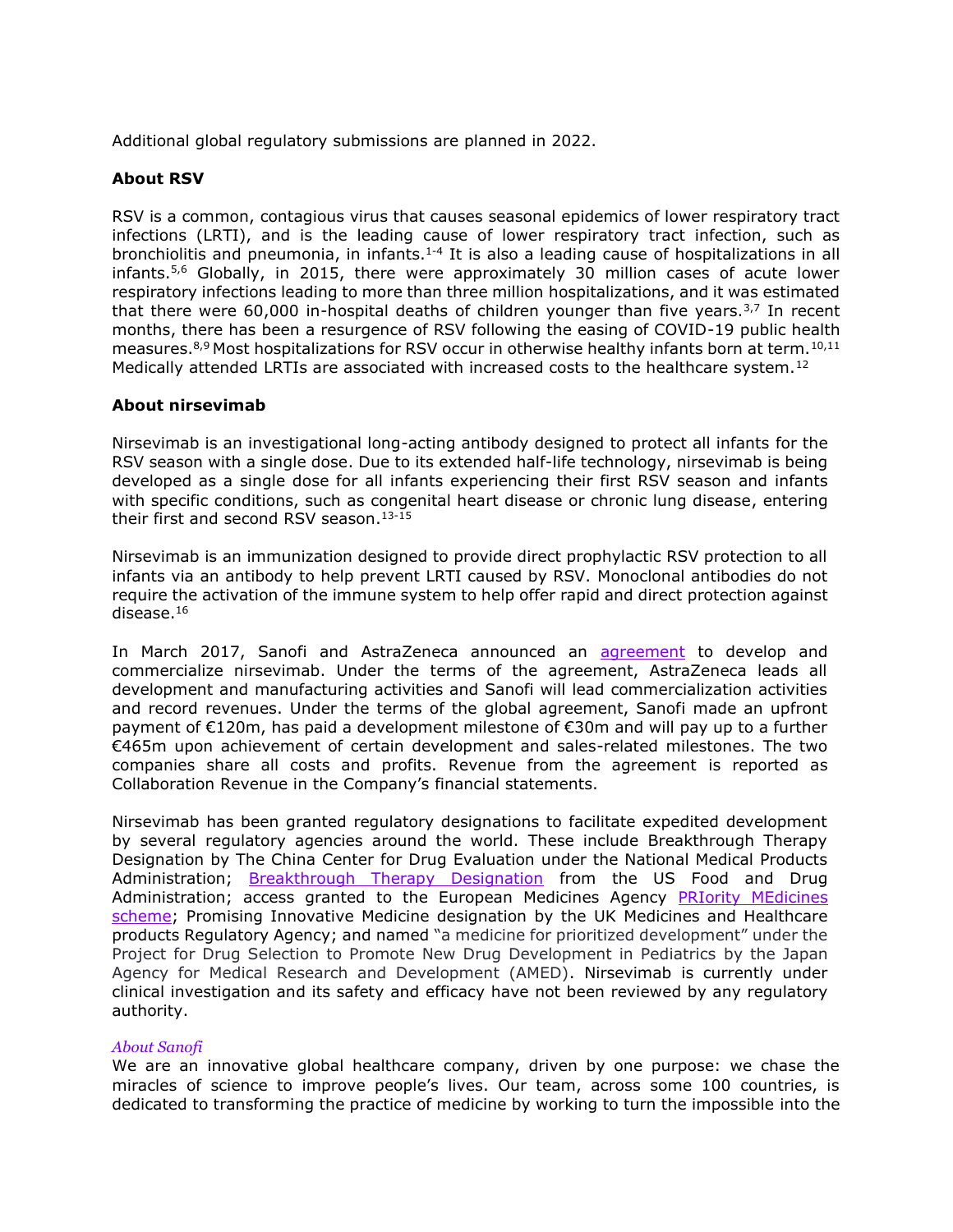possible. We provide potentially life-changing treatment options and life-saving vaccine protection to millions of people globally, while putting sustainability and social responsibility at the center of our ambitions.

Sanofi is listed on EURONEXT: SAN and NASDAQ: SNY

#### *Media Relations*

**Sandrine Guendoul** | + 33 6 25 09 14 25 | [sandrine.guendoul@sanofi.com](mailto:sandrine.guendoul@sanofi.com) **Sally Bain** | + 1 617 834 6026 | [sally.bain@sanofi.com](mailto:sally.bain@sanofi.com) **Chrystel Baude** | + 33 6 70 98 70 59 | [chrystel.baude@sanofi.com](mailto:chrystel.baude@sanofi.com) **Nicolas Obrist** | + 33 6 77 21 27 55 | [nicolas.obrist@sanofi.com](mailto:nicolas.obrist@sanofi.com) **Victor Rouault** | + 33 6 70 93 71 40 | [victor.rouault@sanofi.com](mailto:victor.rouault@sanofi.com) **Lisa Zobel** | + 1 908 967 4605 | [lisa.zobel@sanofi.com](mailto:lisa.zobel@sanofi.com)

#### *Investor Relations*

**Eva Schaefer-Jansen** | + 33 7 86 80 56 39 | [eva.schaefer-jansen@sanofi.com](mailto:eva.schaefer-jansen@sanofi.com) **Arnaud Delépine** | + 33 6 73 69 36 93 | [arnaud.delepine@sanofi.com](mailto:arnaud.delepine@sanofi.com) **Corentine Driancourt** | + 33 6 40 56 92 21 | [corentine.driancourt@sanofi.com](mailto:corentine.driancourt@sanofi.com) Felix Lauscher | + 1 908 612 7239 | [felix.lauscher@sanofi.com](mailto:felix.lauscher@sanofi.com) **Priya Nanduri** | [priya.nanduri@sanofi.com](mailto:priya.nanduri@sanofi.com) **Nathalie Pham** | + 33 7 85 93 30 17 | [nathalie.pham@sanofi.com](mailto:nathalie.pham@sanofi.com)

#### **Sanofi Forward-Looking Statements**

This press release contains forward-looking statements as defined in the Private Securities Litigation Reform Act of 1995, as amended. Forward-looking statements are statements that are not historical facts. These statements include projections and estimates and their underlying assumptions, statements regarding plans, objectives, intentions and expectations with respect to future financial results, events, operations, services, product development and potential, and statements regarding future performance. Forward-looking statements are generally identified by the words "expects", "anticipates", "believes", "intends", "estimates", "plans" and similar expressions. Although Sanofi's management believes that the expectations reflected in such forward-looking statements are reasonable, investors are cautioned that forward-looking information and statements are subject to various risks and uncertainties, many of which are difficult to predict and generally beyond the control of Sanofi, that could cause actual results and developments to differ materially from those expressed in, or implied or projected by, the forward-looking information and statements. These risks and uncertainties include among other things, the uncertainties inherent in research and development, future clinical data and analysis, including post marketing, decisions by regulatory authorities, such as the FDA or the EMA, regarding whether and when to approve any drug, device or biological application that may be filed for any such product candidates as well as their decisions regarding labelling and other matters that could affect the availability or commercial potential of such product candidates, the fact that product candidates if approved may not be commercially successful, the future approval and commercial success of therapeutic alternatives, Sanofi's ability to benefit from external growth opportunities, to complete related transactions and/or obtain regulatory clearances, risks associated with intellectual property and any related pending or future litigation and the ultimate outcome of such litigation, trends in exchange rates and prevailing interest rates, volatile economic and market conditions, cost containment initiatives and subsequent changes thereto, and the impact that COVID-19 will have on us, our customers, suppliers, vendors, and other business partners, and the financial condition of any one of them, as well as on our employees and on the global economy as a whole. Any material effect of COVID-19 on any of the foregoing could also adversely impact us. This situation is changing rapidly and additional impacts may arise of which we are not currently aware and may exacerbate other previously identified risks. The risks and uncertainties also include the uncertainties discussed or identified in the public filings with the SEC and the AMF made by Sanofi, including those listed under "Risk Factors" and "Cautionary Statement Regarding Forward-Looking Statements" in Sanofi's annual report on Form 20-F for the year ended December 31, 2020. Other than as required by applicable law, Sanofi does not undertake any obligation to update or revise any forward-looking information or statements.

- *1. Piedimonte G, Perez MK. Respiratory syncytial virus infection and bronchiolitis. Pediatr Rev. 2014;35:519-53.*
- *2. Oymar K, et al. Acute bronchiolitis in infants, a review. Scand J Trauma Resusc Emerg Med. 2014;22:23.*
- *3. Shi T, et al. Global, regional, and national disease burden estimates of acute lower respiratory infections due to respiratory syncytial virus in young children in 2015: a systematic review and modelling study. Lancet 2017; 390: 946–58.*
- *4. R K. Respiratory Syncytial Virus Vaccines. Plotkin SA, Orenstein WA, Offitt PA, Edwards KM, eds Plotkin's Vaccines 7th ed Philadelphia. 2018;7th ed. Philadelphia:943-9.*
- *5. Leader S, Kohlhase K. Respiratory syncytial virus-coded pediatric hospitalizations, 1997 to 1999. The Pediatric infectious disease journal. 2002;21(7):629-32.*
- *6. McLaurin KK, Farr AM, Wade SW, Diakun DR, Stewart DL. Respiratory syncytial virus hospitalization outcomes and costs of full-term and preterm infants. Journal of Perinatology: official journal of the California Perinatal Association. 2016;36(11):990-6*
- *7. Oxford Vaccines Group. What is RSV? https://vk.ovg.ox.ac.uk/vk/rsv. Accessed January 2022.*
- *8. Ujiie M, Tsuzuki S, Nakamoto T, et al. Resurgence of Respiratory Syncytial Virus Infections during COVID-19 Pandemic, Tokyo, Japan. Emerging Infectious Diseases. 2021;27(11):2969-2970. doi:10.3201/eid2711.211565.*
- *9. CDC Health Alert Network. Increased Interseasonal Respiratory Syncytial Virus (RSV) Activity in Parts of the Southern United States. Centers for Disease Control and Prevention. June 10 2021. https://emergency.cdc.gov/han/2021/han00443.asp Accessed: Febuary 2022*